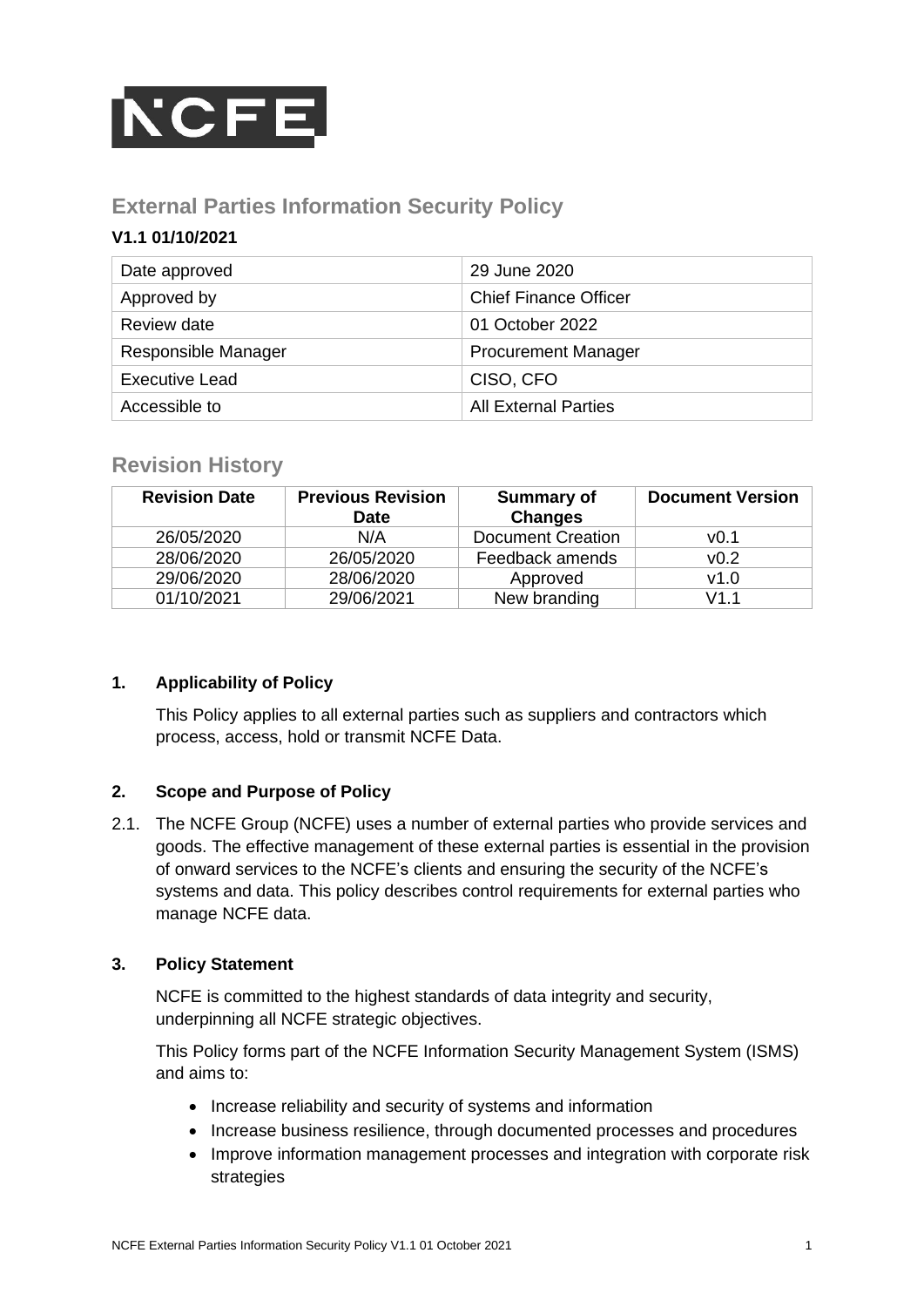- Demonstrate that NCFE has defined and put in place, best-practice information security processes
- 3.1. Access to NCFE systems and information is provided to external parties to promote partnership working, information sharing, service provisions and support arrangements. We rely on the confidentiality, integrity and accuracy of our information therefore it is essential that when working with external parties information is secured in line with professional best practice.
- 3.2. In order to achieve this, all contracts and relationships with external parties will ensure that acceptable levels of information security are in place to protect NCFE information. Expectations will differ depending on the nature of information being shared and any known risks to that information.

Consideration will be given to any associated risks in line with the NCFE's Risk Management Framework and our agreed risk appetite position.

- 3.3. Where appropriate, access to NCFE systems may be granted to external parties in support of collaborative working. The degree to which access will be granted may vary based on specific needs but where possible access will be provided via authenticated access, on an individually assessed and request based approach. See Appendix 1 for security control considerations and how external parties are categorised.
- 3.4. Access controls will be suitably restricted meaning that external parties only have access to the information they need to fulfil their role for the time required.
- 3.5. Contracts shall be in place for all key external parties, contain suitable obligations for sub-contractors and shall contain appropriate non-disclosure clauses and incident management considerations. Specific confidentiality and non-disclosure agreements shall be used where confidential and/or sensitive information will be shared with the external party.
- 3.6. At the point that a relationship with an external party is being or has been terminated, access to NCFE systems and data shall be restricted or revoked as appropriate. The return of any physical assets and the management of any data held by that party will be managed by the Contract Manager and the Information Asset Manager responsible for the information assets.

## **4. Location and access to Policy**

The External Information Security Policy is located as follows:

• NCFE Website: Public

### **5. Persons responsible for the Policy**

• The Procurement Manager will maintain the Information Security standards described in this Policy.

### **6. Validity and Document Management**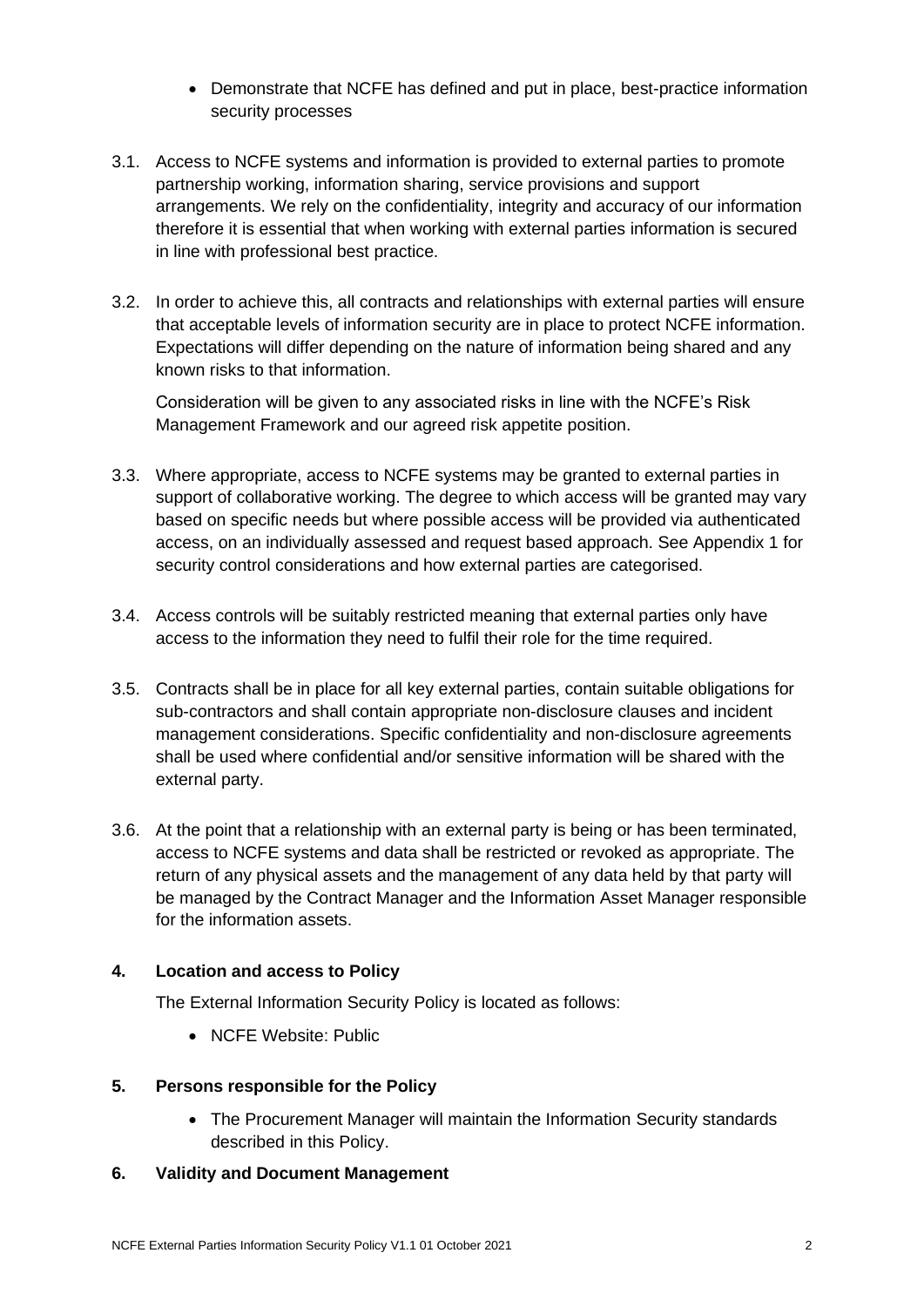This document is valid as of 29 June 2020

The owner of this document is the Procurement Manager who must check and, if necessary, update the document at least once a year.

When evaluating the effectiveness and adequacy of this document, the following criteria need to be considered:

- Number and significance of incidents arising from external party activities
- Whether valid contracts and confidentiality agreements are in place for all key external party relationships with defined owners.